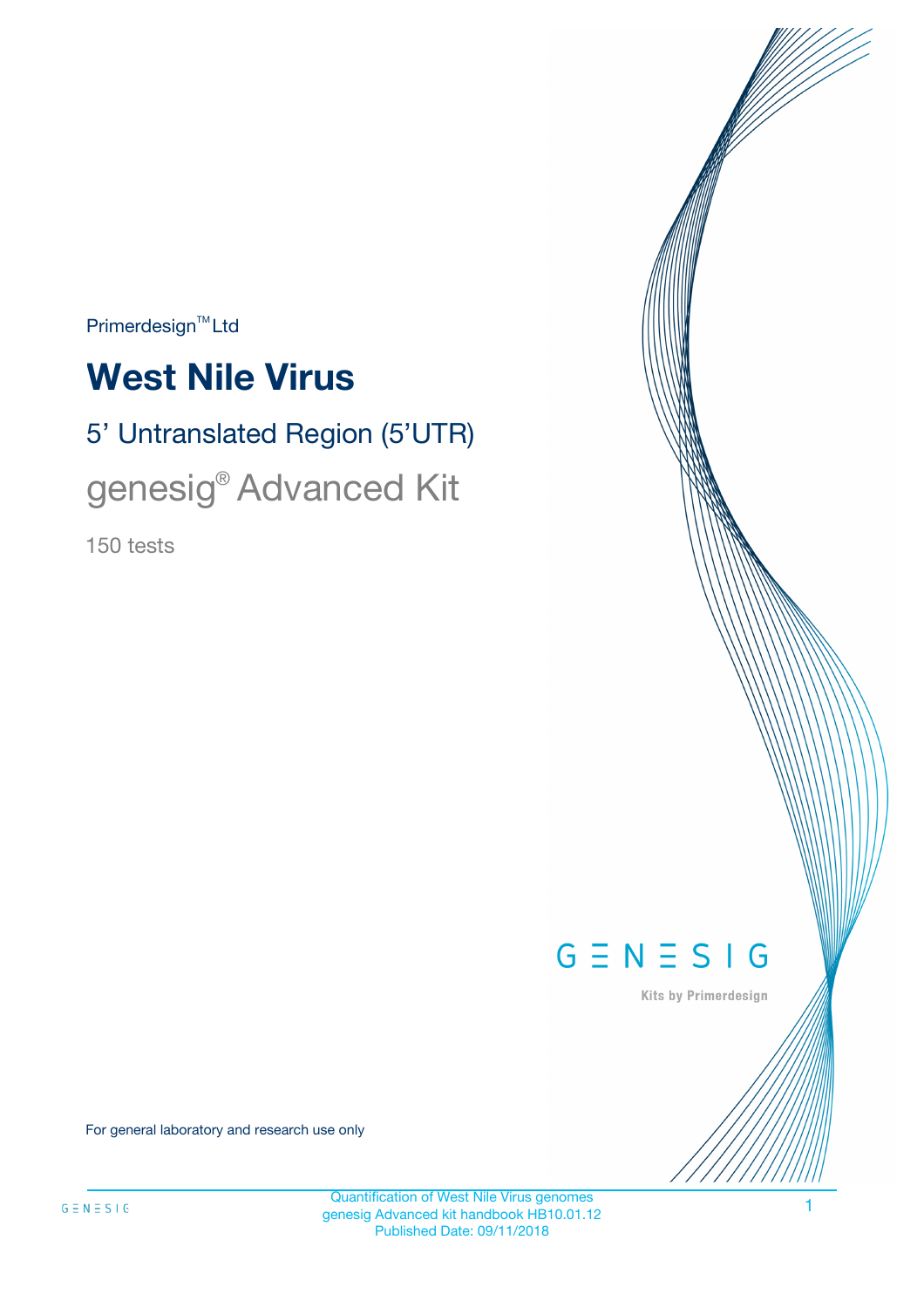### Introduction to West Nile Virus

West Nile Virus belongs to the Flaviviridae family of viruses. It mainly infects birds but can infect many other species' including humans. It contains a single stranded, positive sense RNA genome of between 11 and 12kb that is held in a nucleocapsid, formed from 12kDA protein blocks. The virus itself is a 45-50-nm viron with a relatively smooth protein surface.

Transmission occurs by mosquito vectors. Mosquitos transfer the virus from birds, which are amplifying hosts. Humans and other species tend not to transfer the disease as the viral concentrations are low, whereas the viral levels in birds are comparatively high allowing transmission to occur. In rare cases transmission can also occur by blood transfusion, organ transplants and breast feeding. The virus is contained in a host-derived membrane, the membrane being altered by two viral glycoproteins. The virus is taken up by vertebrate cells through receptor-mediated attachment to the cell surface, followed by injection of the genome into the host cell. Host proteins and ribosomes are utilised for replication and once the progeny virus is packaged it buds from the host cell allowing spreading.

Few people develop any symptoms, however those that do suffer from either a mild form known as West Nile Fever or in more rare cases, a severe form known as West Nile encephalitis or West Nile meningitis depending on the part of the body that is affected. The mild symptoms may include diarrhoea, fever, headache, muscle aches, nausea, rash, sore throat, swollen lymph nodes and vomiting. The more severe form may include symptoms such as disorientation, coma, muscle weakness, stiff neck, seizures and fits. West Nile Virus has also been known to infect nerve cells, and once infected the virus can continue to infect other nerve cells nearby. In some cases the virus is then able to break into the central nervous system, triggering acute flaccid paralysis.

There is no specific treatment for West Nile Virus. The symptoms of the mild form should ease in a few days, however the more severe form will usually need hospital treatment involving intravenous fluids; help with breathing and general nursing. The severe form can lead to brain damage, muscle weakness and death. The only prevention at this time is to avoid mosquito bites.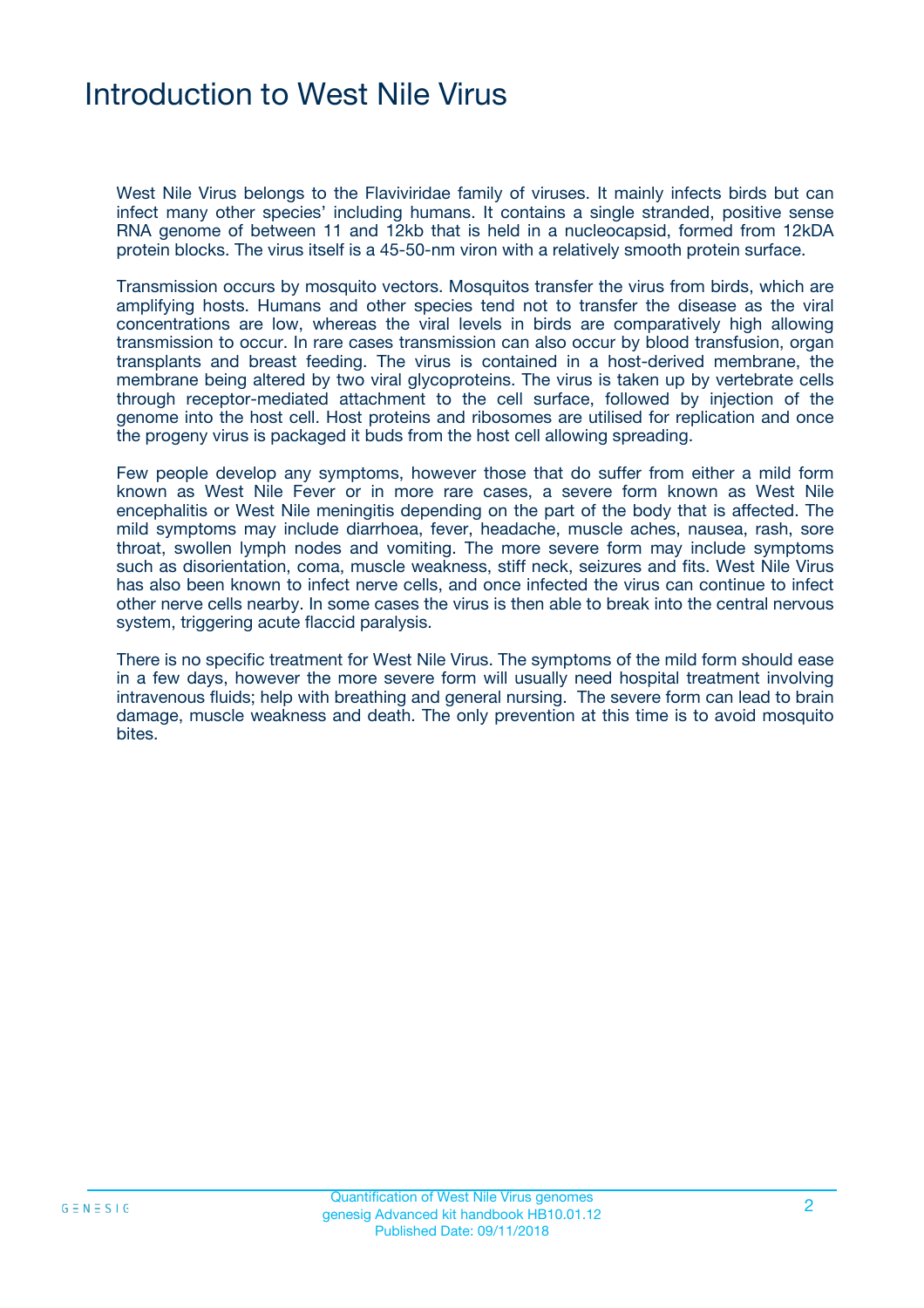## **Specificity**

The Primerdesign genesig Kit for West Nile Virus (WNV) genomes is designed for the in vitro quantification of WNV genomes. The kit is designed to have a broad detection profile. Specifically, the primers represent 100% homology with over 95% of the NCBI database reference sequences available at the time of design.

The dynamics of genetic variation means that new sequence information may become available after the initial design. Primerdesign periodically reviews the detection profiles of our kits and when required releases new versions.

Our kit for West Nile virus has been designed for the specific and exclusive in vitro quantification of all lineages of this species. The primers and probe sequences in this kit have 100% homology with over 95% of reference sequences in the NCBI database based on a comprehensive bioinformatics analysis.

If you require further information, or have a specific question about the detection profile of this kit then please send an e.mail to enquiry@primerdesign.co.uk and our bioinformatics team will answer your question.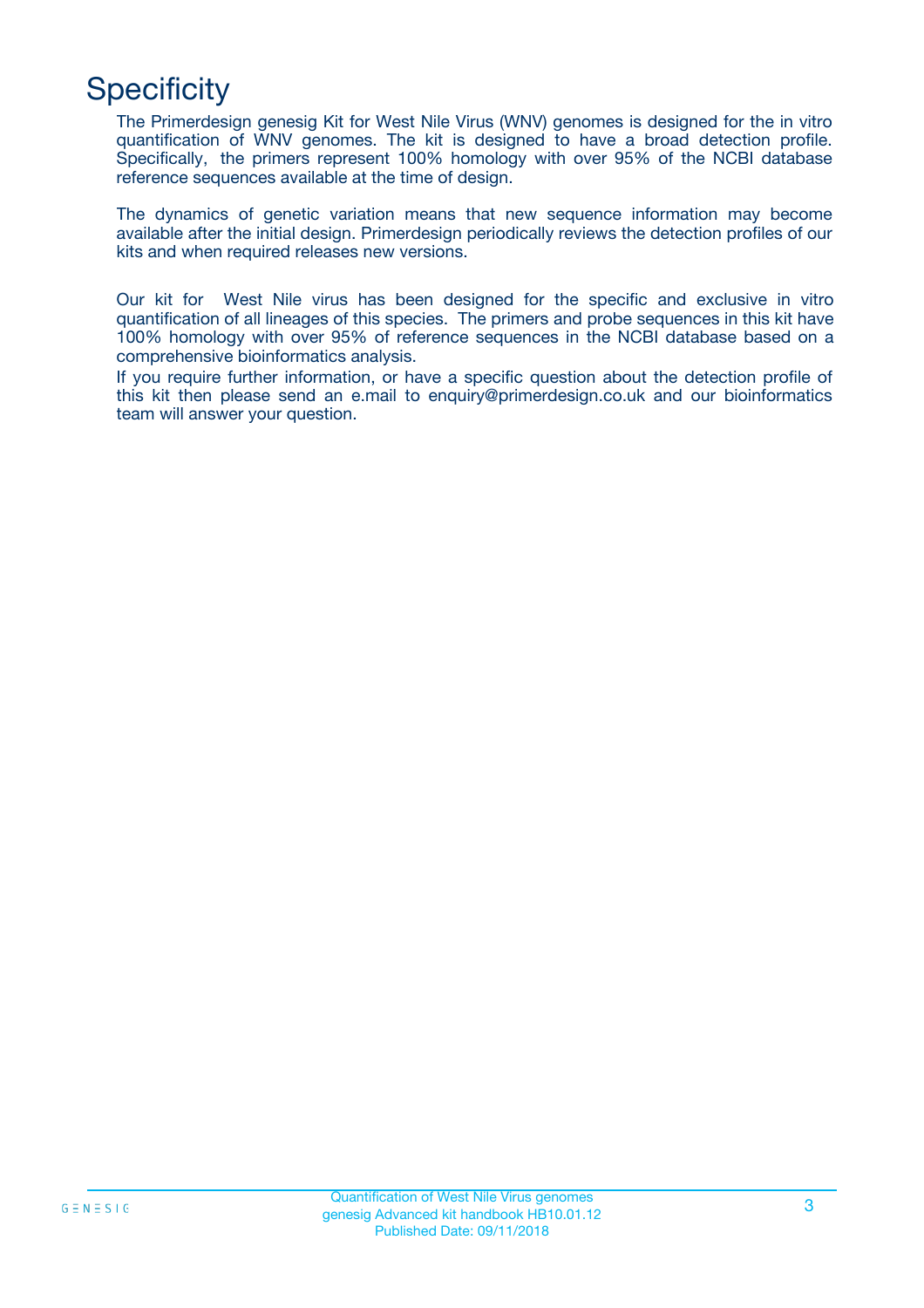### **Kit contents**

- **WNV specific primer/probe mix (150 reactions BROWN) FAM labelled**
- **WNV positive control template (for Standard curve RED)**
- **Internal extraction control primer/probe mix (150 reactions BROWN) VIC labelled as standard**
- **Internal extraction control RNA (150 reactions BLUE)**
- **Endogenous control primer/probe mix (150 reactions BROWN) FAM labelled**
- **RNase/DNase free water (WHITE) for resuspension of primer/probe mixes**
- **Template preparation buffer (YELLOW) for resuspension of internal control template, positive control template and standard curve preparation**

### **Reagents and equipment to be supplied by the user**

#### **Real-time PCR Instrument**

#### **Extraction kit**

This kit is recommended for use with genesig Easy DNA/RNA Extraction kit. However, it is designed to work well with all processes that yield high quality RNA and DNA with minimal PCR inhibitors.

#### **oasigTM lyophilised OneStep or Precision**®**PLUS OneStep 2X RT-qPCR Master Mix** Contains complete OneStep RT-qPCR master mix

**Pipettors and Tips**

**Vortex and centrifuge**

**Thin walled 1.5 ml PCR reaction tubes**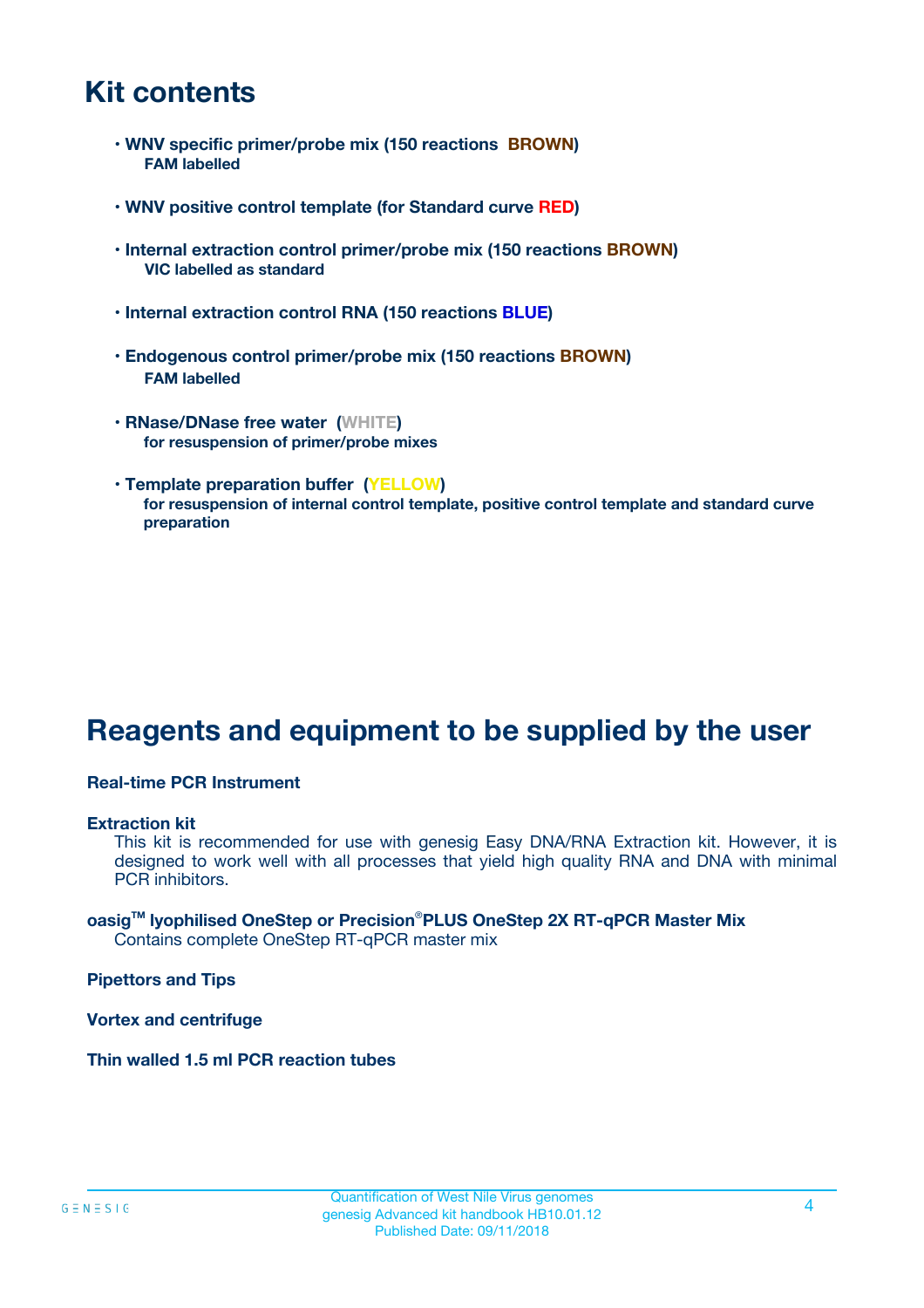### Kit storage and stability

This kit is stable at room temperature but should be stored at -20ºC on arrival. Once the lyophilised components have been resuspended they should not be exposed to temperatures above -20°C for longer than 30 minutes at a time and unnecessary repeated freeze/thawing should be avoided. The kit is stable for six months from the date of resuspension under these circumstances.

If a standard curve dilution series is prepared this can be stored frozen for an extended period. If you see any degradation in this serial dilution a fresh standard curve can be prepared from the positive control.

Primerdesign does not recommend using the kit after the expiry date stated on the pack.

### Suitable sample material

All kinds of sample material suited for PCR amplification can be used. Please ensure the samples are suitable in terms of purity, concentration, and RNA/DNA integrity (An internal PCR control is supplied to test for non specific PCR inhibitors). Always run at least one negative control with the samples. To prepare a negative-control, replace the template RNA sample with RNase/DNase free water.

### Dynamic range of test

Under optimal PCR conditions genesig WNV detection kits have very high priming efficiencies of >95% and can detect less than 100 copies of target template.

### Notices and disclaimers

This product is developed, designed and sold for research purposes only. It is not intended for human diagnostic or drug purposes or to be administered to humans unless clearly expressed for that purpose by the Food and Drug Administration in the USA or the appropriate regulatory authorities in the country of use. During the warranty period Primerdesign genesig detection kits allow precise and reproducible data recovery combined with excellent sensitivity. For data obtained by violation to the general GLP guidelines and the manufacturer's recommendations the right to claim under guarantee is expired. PCR is a proprietary technology covered by several US and foreign patents. These patents are owned by Roche Molecular Systems Inc. and have been sub-licensed by PE Corporation in certain fields. Depending on your specific application you may need a license from Roche or PE to practice PCR. Additional information on purchasing licenses to practice the PCR process may be obtained by contacting the Director of Licensing at Roche Molecular Systems, 1145 Atlantic Avenue, Alameda, CA 94501 or Applied Biosystems business group of the Applera Corporation, 850 Lincoln Centre Drive, Foster City, CA 94404. In addition, the 5' nuclease assay and other homogeneous amplification methods used in connection with the PCR process may be covered by U.S. Patents 5,210,015 and 5,487,972, owned by Roche Molecular Systems, Inc, and by U.S. Patent 5,538,848, owned by The Perkin-Elmer Corporation.

### Trademarks

Primerdesign™ is a trademark of Primerdesign Ltd.

genesig® is a registered trademark of Primerdesign Ltd.

The PCR process is covered by US Patents 4,683,195, and 4,683,202 and foreign equivalents owned by Hoffmann-La Roche AG. BI, ABI PRISM® GeneAmp® and MicroAmp® are registered trademarks of the Applera Genomics (Applied Biosystems Corporation). BIOMEK® is a registered trademark of Beckman Instruments, Inc.; iCycler™ is a registered trademark of Bio-Rad Laboratories, Rotor-Gene is a trademark of Corbett Research. LightCycler™ is a registered trademark of the Idaho Technology Inc. GeneAmp®, TaqMan® and AmpliTaqGold® are registered trademarks of Roche Molecular Systems, Inc., The purchase of the Primerdesign ™ reagents cannot be construed as an authorization or implicit license to practice PCR under any patents held by Hoffmann-LaRoche Inc.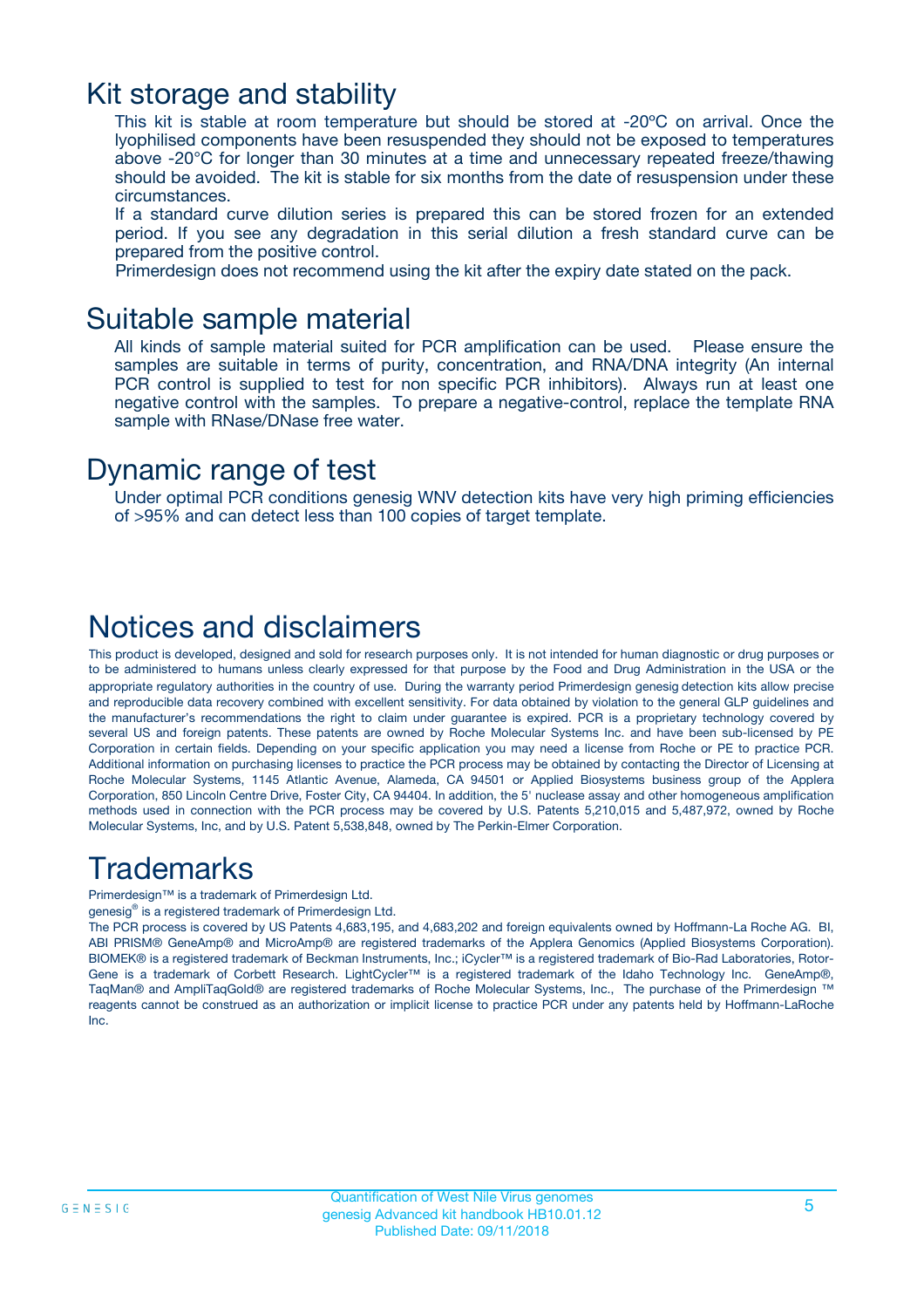### **Principles of the test**

#### **Real-time PCR**

A WNV specific primer and probe mix is provided and this can be detected through the FAM channel.

The primer and probe mix provided exploits the so-called TaqMan® principle. During PCR amplification, forward and reverse primers hybridize to the WNV cDNA. A fluorogenic probe is included in the same reaction mixture which consists of a DNA probe labeled with a 5`-dye and a 3`-quencher. During PCR amplification, the probe is cleaved and the reporter dye and quencher are separated. The resulting increase in fluorescence can be detected on a range of qPCR platforms.

#### **Positive control**

For copy number determination and as a positive control for the PCR set up, the kit contains a positive control template.

This can be used to generate a standard curve of WNV copy number / Cq value. Alternatively the positive control can be used at a single dilution where full quantitative analysis of the samples is not required. Each time the kit is used, at least one positive control reaction must be included in the run. A positive result indicates that the primers and probes for detecting the target WNV gene worked properly in that particular experimental scenario. If a negative result is obtained the test results are invalid and must be repeated. Care should be taken to ensure that the positive control does not contaminate any other kit component which would lead to false-positive results. This can be achieved by handling this component in a Post PCR environment. Care should also be taken to avoid cross-contamination of other samples when adding the positive control to the run. This can be avoided by sealing all other samples and negative controls before pipetting the positive control into the positive control well.

#### **Negative control**

To validate any positive findings a negative control reaction should be included every time the kit is used. For this reaction the RNase/DNase free water should be used instead of template. A negative result indicates that the reagents have not become contaminated while setting up the run.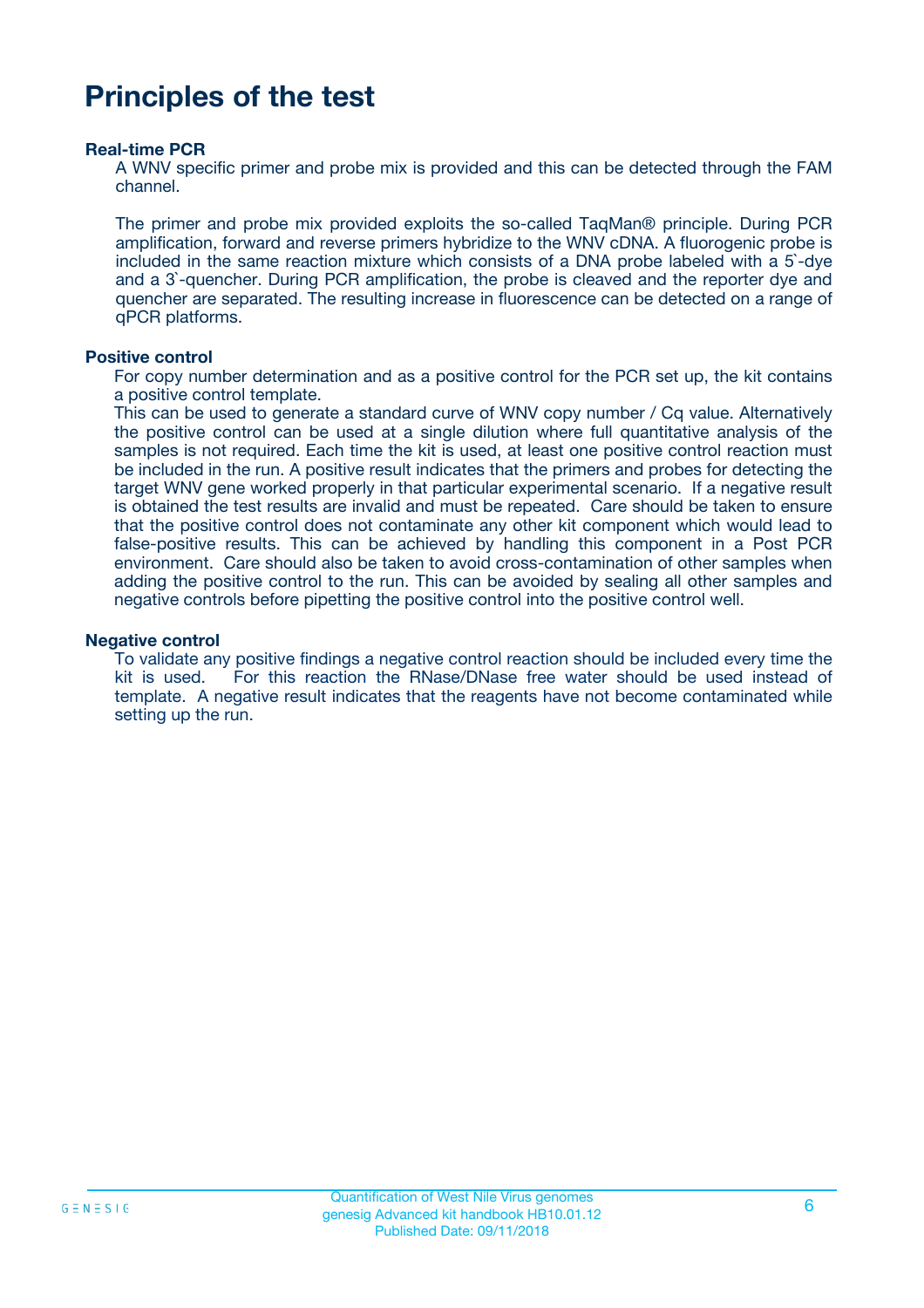#### **Internal RNA extraction control**

When performing RNA extraction, it is often advantageous to have an exogenous source of RNA template that is spiked into the lysis buffer. This control RNA is then co-purified with the sample RNA and can be detected as a positive control for the extraction process. Successful co-purification and qPCR for the control RNA also indicates that PCR inhibitors are not present at a high concentration.

A separate qPCR primer/probe mix are supplied with this kit to detect the exogenous RNA using qPCR. The PCR primers are present at PCR limiting concentrations which allows multiplexing with the target sequence primers. Amplification of the control cDNA does not interfere with detection of the WNV target cDNA even when present at low copy number. The Internal control is detected through the VIC channel and gives a Cq value of 28+/-3 depending on the level of sample dilution.

#### **Endogenous control**

To confirm extraction of a valid biological template, a primer and probe mix is included to detect an endogenous gene. Detection of the endogenous control is through the FAM channel and it is NOT therefore possible to perform a multiplex with the WNV primers. A poor endogenous control signal may indicate that the sample did not contain sufficient biological material.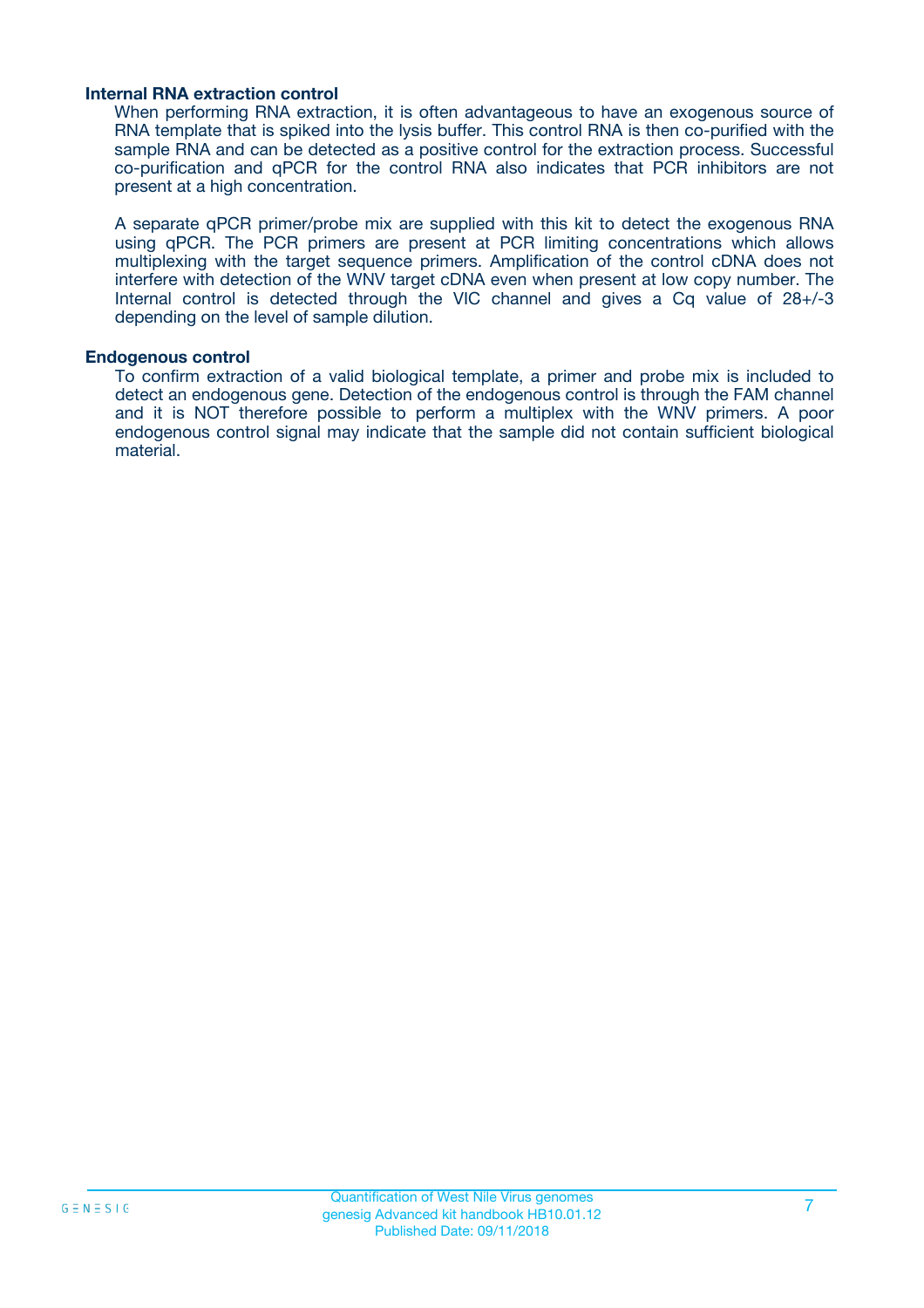### Resuspension protocol

To minimize the risk of contamination with foreign DNA, we recommend that all pipetting be performed in a PCR clean environment. Ideally this would be a designated PCR lab or PCR cabinet. Filter tips are recommended for all pipetting steps.

- **1. Pulse-spin each tube in a centrifuge before opening.** This will ensure lyophilised primer and probe mix is in the base of the tube and is not spilt upon opening the tube.
- **2. Resuspend the primer/probe mixes in the RNase/DNase free water supplied, according to the table below:**

To ensure complete resuspension, vortex each tube thoroughly.

| Component - resuspend in water                       |          |  |
|------------------------------------------------------|----------|--|
| <b>Pre-PCR pack</b>                                  |          |  |
| WNV primer/probe mix (BROWN)                         | $165$ µl |  |
| Internal extraction control primer/probe mix (BROWN) | $165$ µl |  |
| Endogenous control primer/probe mix (BROWN)          | 165 µl   |  |

**3. Resuspend the internal control template and positive control template in the template preparation buffer supplied, according to the table below:** To ensure complete resuspension, vortex each tube thoroughly.

| Component - resuspend in template preparation buffer |             |  |  |
|------------------------------------------------------|-------------|--|--|
| <b>Pre-PCR heat-sealed foil</b>                      |             |  |  |
| Internal extraction control RNA (BLUE)               |             |  |  |
| <b>Post-PCR heat-sealed foil</b>                     |             |  |  |
| WNV Positive Control Template (RED) *                | $500$ $\mu$ |  |  |

\* This component contains high copy number template and is a VERY significant contamination risk. It must be opened and handled in a separate laboratory environment, away from the other components.

### RNA extraction

The internal extraction control RNA can be added either to the RNA lysis/extraction buffer or to the RNA sample once it has been resuspended in lysis buffer.

#### **DO NOT add the internal extraction control RNA directly to the unprocessed biological sample as this will lead to degradation and a loss in signal.**

- **1. Add 4µ**l **of the Internal extraction control RNA (BLUE) to each sample in RNA lysis/extraction buffer per sample.**
- **2. Complete RNA extraction according to the manufacturer's protocols.**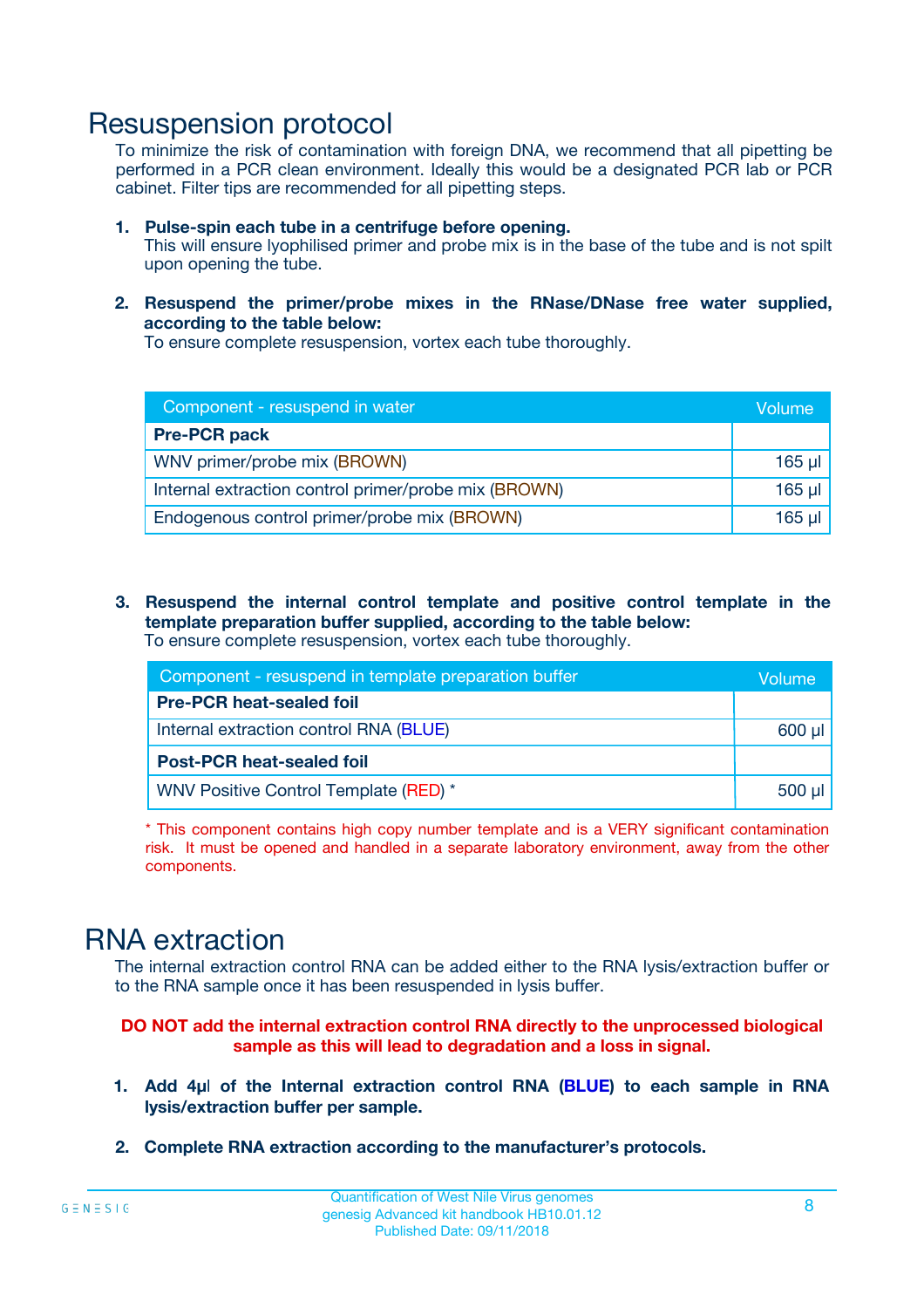## OneStep RT-qPCR detection protocol

#### **For optimum performance and sensitivity.**

All pipetting steps and experimental plate set up should be performed on ice. After the plate is poured proceed immediately to the OneStep amplification protocol. Prolonged incubation of reaction mixes at room temperature can lead to PCR artifacts that reduce the sensitivity of detection.

#### **1. For each RNA sample prepare a reaction mix according to the table below: Include sufficient reactions for positive and negative controls.**

| Component                                                    | <b>Volume</b> |
|--------------------------------------------------------------|---------------|
| oasig OneStep or PrecisionPLUS OneStep 2X RT-qPCR Master Mix | $10 \mu$      |
| WNV primer/probe mix (BROWN)                                 | 1 µI          |
| Internal extraction control primer/probe mix (BROWN)         | 1 µl          |
| <b>RNase/DNase free water (WHITE)</b>                        | $3 \mu$       |
| <b>Final Volume</b>                                          | 15 µl         |

**2. For each RNA sample prepare an endogenous control reaction according to the table below (optional):**

This control reaction will provide crucial information regarding the quality of the biological sample.

| Component                                                    | Volume   |
|--------------------------------------------------------------|----------|
| oasig OneStep or PrecisionPLUS OneStep 2X RT-qPCR Master Mix | 10 $\mu$ |
| Endogenous control primer/probe mix (BROWN)                  | 1 ul     |
| <b>RNase/DNase free water (WHITE)</b>                        | $4 \mu$  |
| <b>Final Volume</b>                                          | 15 µl    |

- **3. Pipette 15µl of these mixes into each well according to your qPCR experimental plate set up.**
- **4. Pipette 5µl of RNA template into each well, according to your experimental plate set up.**

For negative control wells use 5µl of RNase/DNase free water. The final volume in each well is 20µl.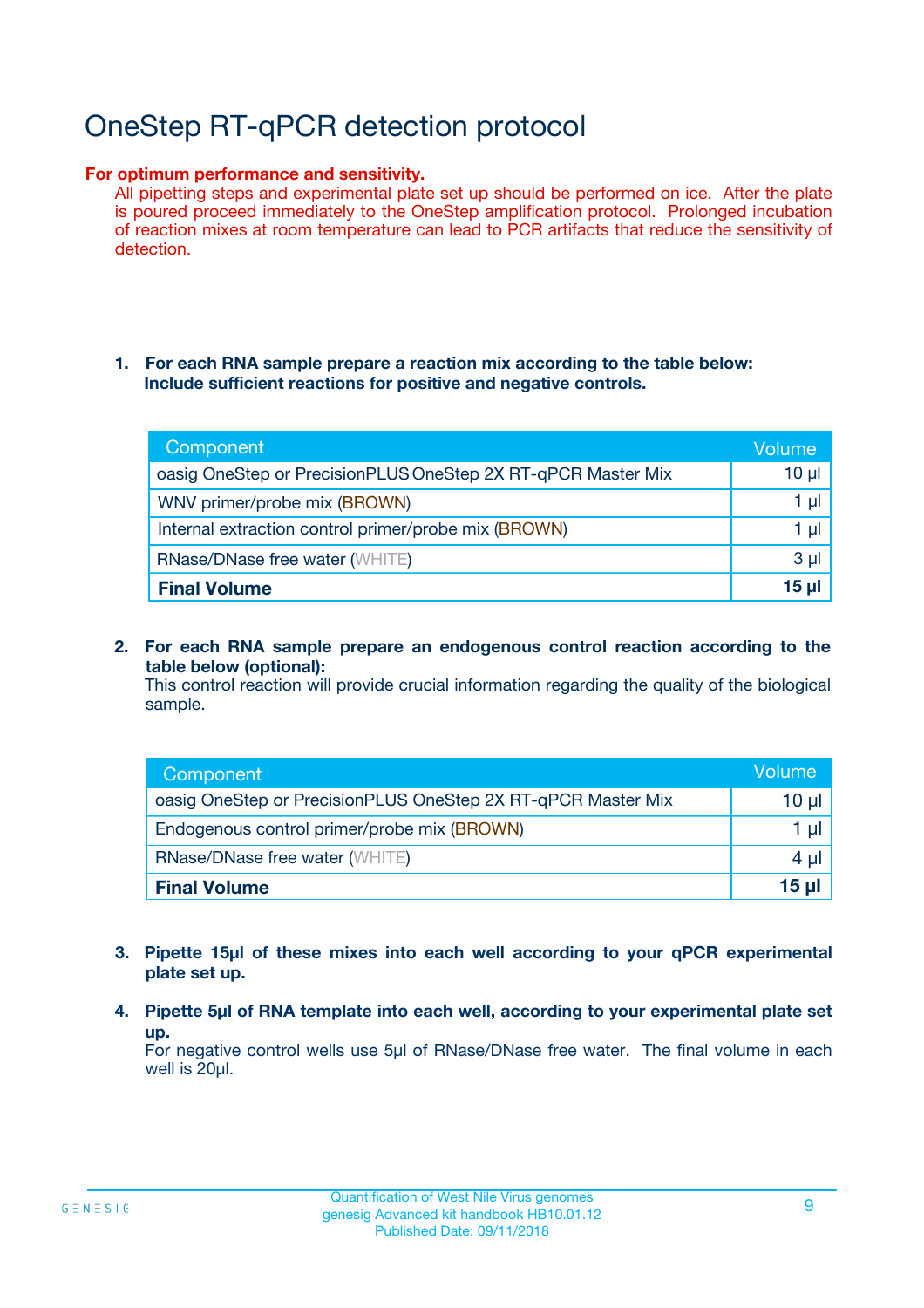**5. If a standard curve is included for quantitative analysis prepare a reaction mix according to the table below:**

| Component                                                    | Volume       |
|--------------------------------------------------------------|--------------|
| oasig OneStep or PrecisionPLUS OneStep 2X RT-qPCR Master Mix | 10 µl        |
| WNV primer/probe mix (BROWN)                                 |              |
| <b>RNase/DNase free water (WHITE)</b>                        | 4 µl         |
| <b>Final Volume</b>                                          | <u>15 µl</u> |

- **6. Preparation of standard curve dilution series.**
	- **1) Pipette 90µl of template preparation buffer into 5 tubes and label 2-6**
	- **2) Pipette 10µl of Positive Control Template (RED) into tube 2**
	- **3) Vortex thoroughly**
	- **4) Change pipette tip and pipette 10 µl from tube 2 into tube 3**
	- **5) Vortex thoroughly**

**Repeat steps 4 and 5 to complete the dilution series**

| <b>Standard Curve</b>         | <b>Copy Number</b>     |
|-------------------------------|------------------------|
| Tube 1 Positive control (RED) | $2 \times 10^5$ per µl |
| Tube 2                        | $2 \times 10^4$ per µl |
| Tube 3                        | $2 \times 10^3$ per µl |
| Tube 4                        | $2 \times 10^2$ per µl |
| Tube 5                        | 20 per µl              |
| Tube 6                        | 2 per µl               |

**7. Pipette 5µl of standard template into each well for the standard curve according to your plate set-up**

The final volume in each well is 20µl.

### OneStep RT-qPCR Amplification Protocol

Amplification conditions using oasig OneStep or PrecisionPLUS OneStep 2X RT-qPCR Master Mix.

|             | <b>Step</b>                  | <b>Time</b>      | Temp  |
|-------------|------------------------------|------------------|-------|
|             | <b>Reverse Transcription</b> | $10 \text{ min}$ | 55 °C |
|             | Enzyme activation            | 2 min            | 95 °C |
| Cycling x50 | Denaturation                 | 10 <sub>s</sub>  | 95 °C |
|             | <b>DATA COLLECTION *</b>     | 60 s             | 60 °C |

\* Fluorogenic data should be collected during this step through the FAM and VIC channels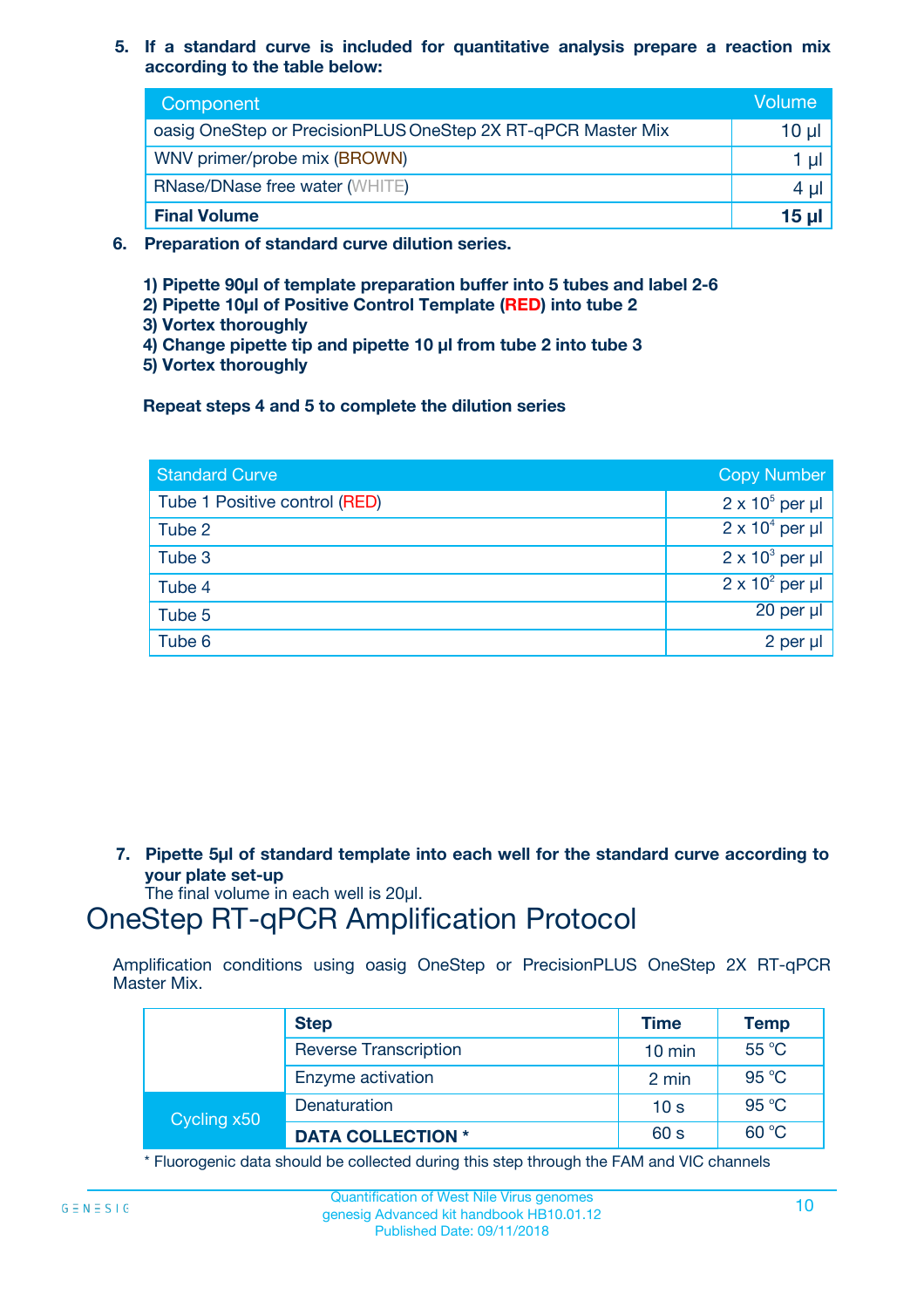### Interpretation of results

| <b>Target</b><br>(FAM) | Internal<br>control<br>(NIC) | <b>Positive</b><br>control | <b>Negative</b><br>control | Interpretation                                                                                                  |
|------------------------|------------------------------|----------------------------|----------------------------|-----------------------------------------------------------------------------------------------------------------|
| $\leq 30$              | $+ 1 -$                      | ÷                          |                            | <b>POSITIVE QUANTITATIVE RESULT</b><br>calculate copy number                                                    |
| > 30                   | ÷                            | ÷                          |                            | <b>POSITIVE QUANTITATIVE RESULT</b><br>calculate copy number                                                    |
| > 30                   |                              | ÷                          |                            | <b>POSITIVE QUALITATIVE RESULT</b><br>do not report copy number as this<br>may be due to poor sample extraction |
|                        | ÷                            | ÷                          |                            | <b>NEGATIVE RESULT</b>                                                                                          |
| $+ 1 -$                | $+ 1 -$                      | ÷                          | $\leq$ 35                  | <b>EXPERIMENT FAILED</b><br>due to test contamination                                                           |
|                        | $+ 1 -$                      |                            | > 35                       | $\star$                                                                                                         |
|                        |                              | ÷                          |                            | <b>SAMPLE PREPARATION FAILED</b>                                                                                |
|                        |                              |                            |                            | <b>EXPERIMENT FAILED</b>                                                                                        |

Positive control template (**RED**) is expected to amplify between Cq 16 and 23. Failure to satisfy this quality control criterion is a strong indication that the experiment has been compromised.

\*Where the test sample is positive and the negative control is positive with a  $Cq > 35$ , the sample must be reinterpreted based on the relative signal strength of the two results:



If the sample amplifies  $> 5$  Cq earlier than the negative control then the sample should be reinterpreted (via the table above) with the negative control verified as negative.



If the sample amplifies  $< 5$  Cq earlier than the negative control then the positive sample result is invalidated and the result should be determined inconclusive due to test contamination. The test for this sample should be repeated.